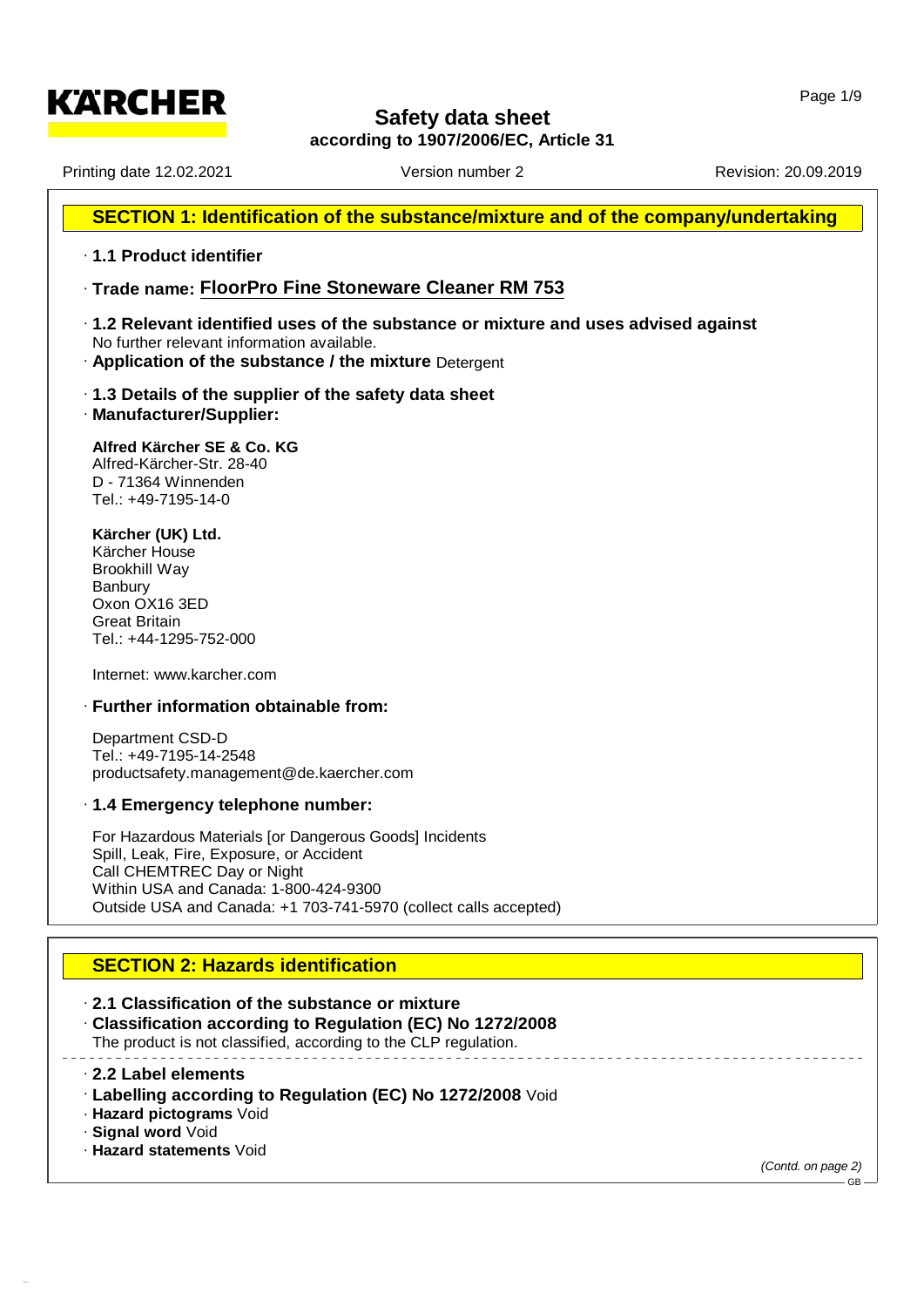**according to 1907/2006/EC, Article 31**

Printing date 12.02.2021 **Version number 2** Revision: 20.09.2019 Revision: 20.09.2019

*(Contd. of page 1)*

**Trade name: FloorPro Fine Stoneware Cleaner RM 753**

#### · **2.3 Other hazards**

The product does not contain any organic halogen compounds (AOX), nitrates, heavy metal compounds.

- · **Results of PBT and vPvB assessment**
- · **PBT:** Not applicable.
- · **vPvB:** Not applicable.

## **SECTION 3:Composition/information on ingredients**

· **3.2 Mixtures**

· **Description:** Cleaning agent

| · Dangerous components:                                                    |                                                     |                      |  |  |  |
|----------------------------------------------------------------------------|-----------------------------------------------------|----------------------|--|--|--|
| $CAS: 57-55-6$                                                             | Propylene glycol                                    | $5 - 10%$            |  |  |  |
| EINECS: 200-338-0                                                          | substance with a Community workplace exposure limit |                      |  |  |  |
| Reg.nr.: 01-2119456809-23-xxxx                                             |                                                     |                      |  |  |  |
| $\cdot$ Regulation (EC) No 648/2004 on detergents / Labelling for contents |                                                     |                      |  |  |  |
| phosphates                                                                 |                                                     | <u> ≥5 - &lt;15%</u> |  |  |  |

· **Additional information** For the wording of the listed hazard phrases refer to section 16.

## **SECTION 4:First aid measures**

- · **4.1 Description of first aid measures**
- · **General information** No special measures required.
- · **After inhalation** Supply fresh air; consult doctor in case of complaints.
- · **After skin contact** Rinse with warm water.
- · **After eye contact** Rinse opened eye for several minutes under running water.
- · **After swallowing** Rinse out mouth and then drink plenty of water.
- If symptoms persist consult doctor.
- · **4.2 Most important symptoms and effects, both acute and delayed** No further relevant information available.
- · **4.3 Indication of any immediate medical attention and special treatment needed** No further relevant information available.

## **SECTION 5:Firefighting measures**

· **5.1 Extinguishing media**

52.0.1.1

- · **Suitable extinguishing agents**
- CO2, powder or water spray. Fight larger fires with water spray or alcohol resistant foam.
- · **For safety reasons unsuitable extinguishing agents** Water with full jet.

*(Contd. on page 3)* GB

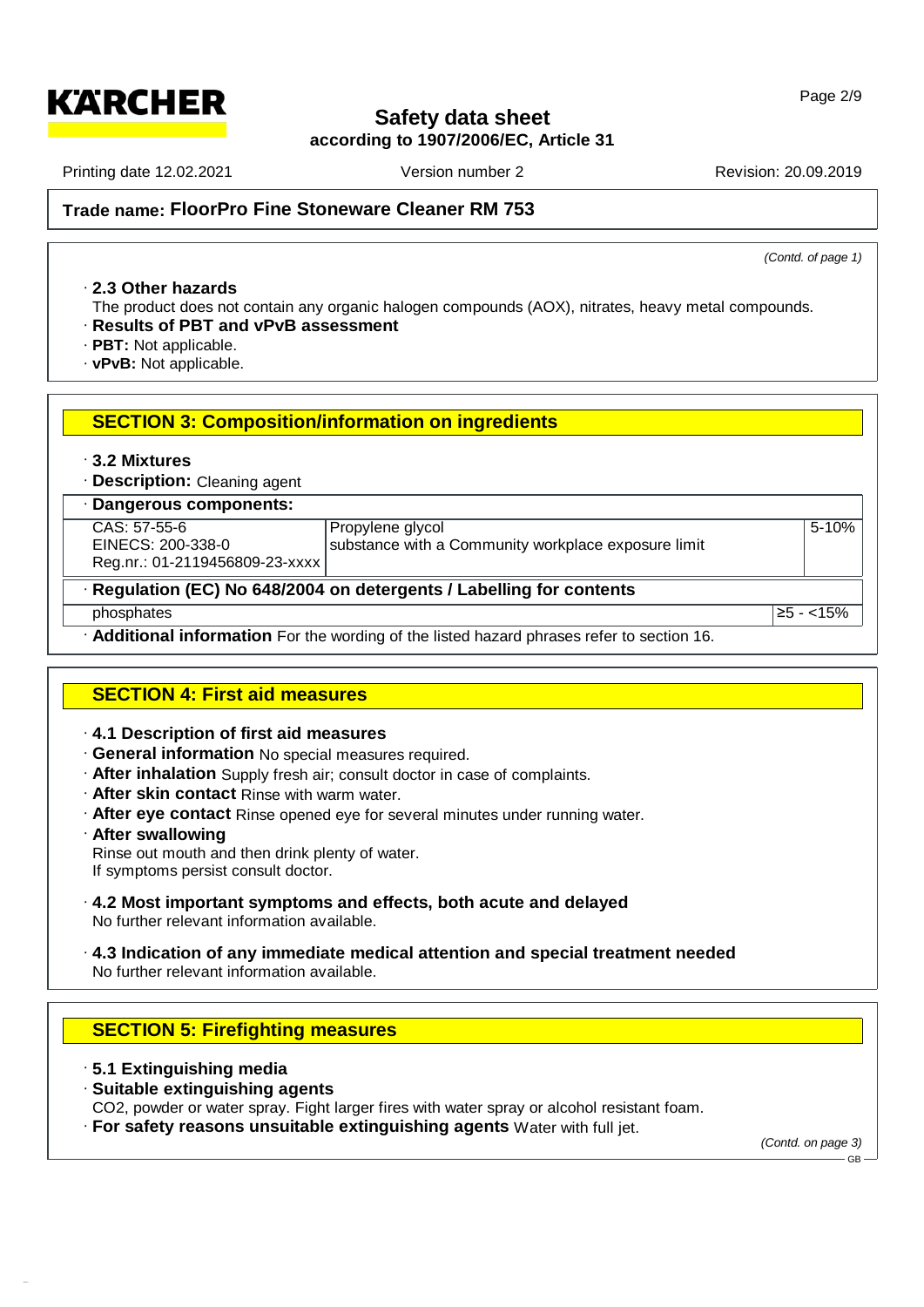**according to 1907/2006/EC, Article 31**

Printing date 12.02.2021 **Version number 2** Revision: 20.09.2019 Revision: 20.09.2019

**KARCHER** 

*(Contd. of page 2)*

**Trade name: FloorPro Fine Stoneware Cleaner RM 753**

## · **5.2 Special hazards arising from the substance or mixture** No further relevant information available.

· **5.3 Advice for firefighters**

· **Protective equipment:** No special measures required.

## **SECTION 6:Accidental release measures**

· **6.1 Personal precautions, protective equipment and emergency procedures** Wear protective clothing.

· **6.2 Environmental precautions:** Dilute with plenty of water. Do not allow to enter sewers/ surface or ground water. Do not allow to penetrate the ground/soil.

· **6.3 Methods and material for containment and cleaning up:** Absorb with liquid-binding material (sand, diatomite, acid binders, universal binders).

· **6.4 Reference to other sections** No dangerous substances are released. See Section 7 for information on safe handling See Section 8 for information on personal protection equipment. See Section 13 for disposal information.

## **SECTION 7: Handling and storage**

· **7.1 Precautions for safe handling** No special measures required.

· **Information about fire - and explosion protection:** No special measures required.

- · **7.2 Conditions for safe storage, including any incompatibilities**
- · **Storage**

52.0.1.1

- · **Requirements to be met by storerooms and receptacles:** No special requirements.
- · **Information about storage in one common storage facility:** Not required.
- · **Further information about storage conditions:** None.

· **7.3 Specific end use(s)** No further relevant information available.

*(Contd. on page 4)*

 $\mathsf{GB}$  —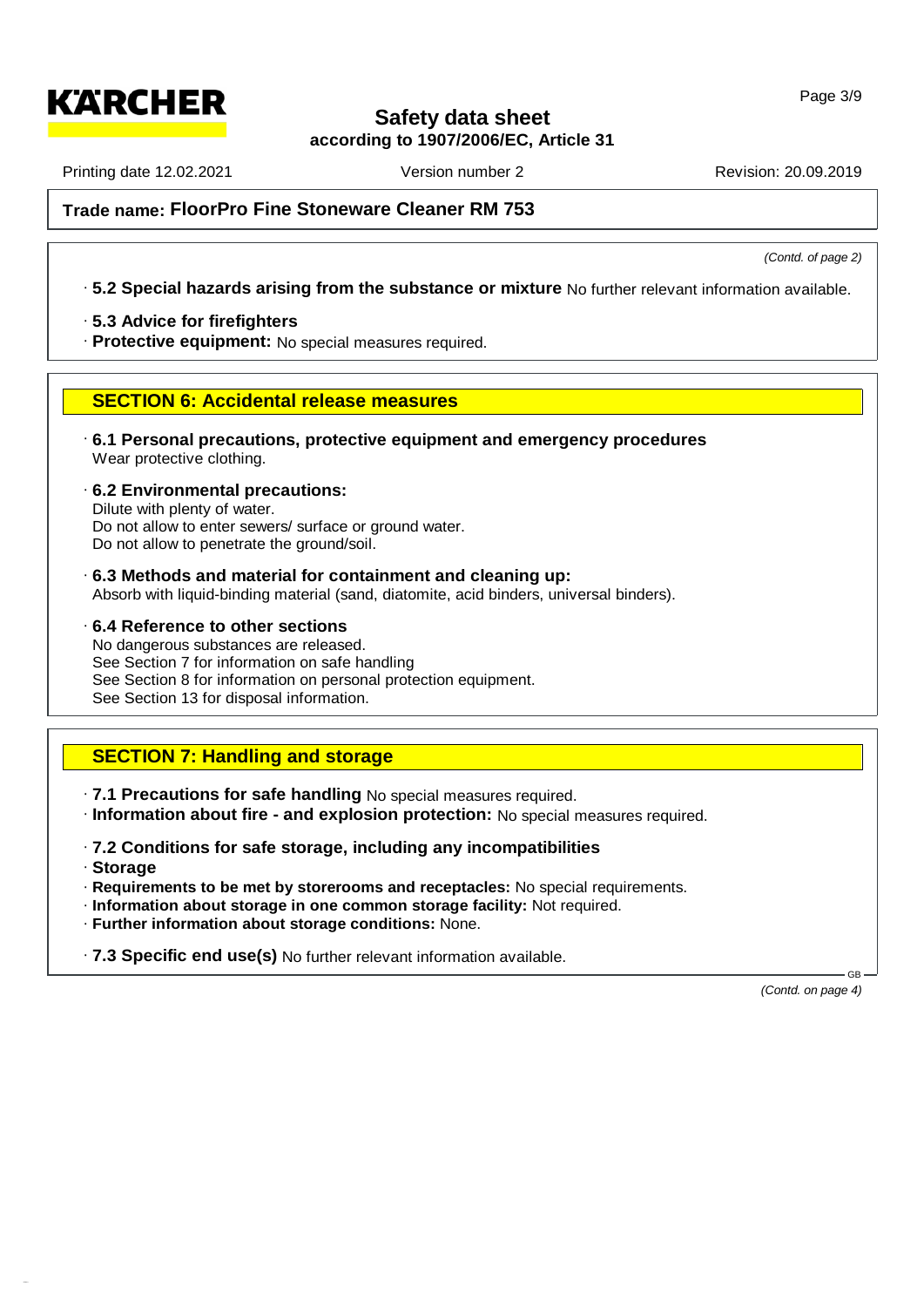**according to 1907/2006/EC, Article 31**

Printing date 12.02.2021 **Version number 2** Revision: 20.09.2019 Revision: 20.09.2019

**Trade name: FloorPro Fine Stoneware Cleaner RM 753**

*(Contd. of page 3)*

GB

## **SECTION 8:Exposure controls/personal protection**

#### · **8.1 Control parameters**

#### · **Ingredients with limit values that require monitoring at the workplace:**

#### **57-55-6 Propylene glycol**

WEL Long-term value: 474\* 10\*\* mg/m<sup>3</sup>, 150\* ppm \*total vapour and particulates \*\*particulates

#### · **8.2 Exposure controls**

- · **Appropriate engineering controls** No further data; see item 7.
- · **Individual protection measures, such as personal protective equipment**
- · **General protective and hygienic measures**

The usual precautionary measures are to be adhered to when handling chemicals.

- · **Respiratory protection:** Not necessary if room iswell-ventilated.
- · **Hand protection**

52.0.1.1

chemical resistant protective gloves (EN 374)

The glove material has to be impermeable and resistant to the product/ the substance/ the preparation. Due to missing tests no recommendation to the glove material can be given for the product/ the preparation/ the chemical mixture.

Selection of the glove material on consideration of the penetration times, rates of diffusion and the degradation · **Material of gloves**

The selection of the suitable gloves does not only depend on the material, but also on further marks of quality and varies from manufacturer to manufacturer. As the product is a preparation of several substances, the resistance of the glove material can not be calculated in advance and has therefore to be checked prior to the application.

· **Penetration time of glove material**

The exact break trough time has to be found out by the manufacturer of the protective gloves and has to be observed.

- · **For the permanent contact gloves made of the following materials are suitable:** butyl rubber 0,7 mm, 480 min (EN 374)
- · **As protection from splashes gloves made of the following materials are suitable:** nitril rubber 0,4 mm, 30 min ( $EN$  374)
- · **Eye/face protection** Goggles recommended during refilling.

| . 9.1 Information on basic physical and chemical properties<br><b>General Information</b> |                  |  |
|-------------------------------------------------------------------------------------------|------------------|--|
| - Physical state                                                                          | <b>Fluid</b>     |  |
| · Colour:                                                                                 | Yellow           |  |
| · Odour:                                                                                  | Product specific |  |
| Odour threshold:                                                                          | Not determined.  |  |
| · Melting point/freezing point:                                                           | 0 °C             |  |
| · Boiling point or initial boiling point and boiling                                      |                  |  |
| range                                                                                     | 100 $\degree$ C  |  |
| · Flammability                                                                            | Not applicable.  |  |

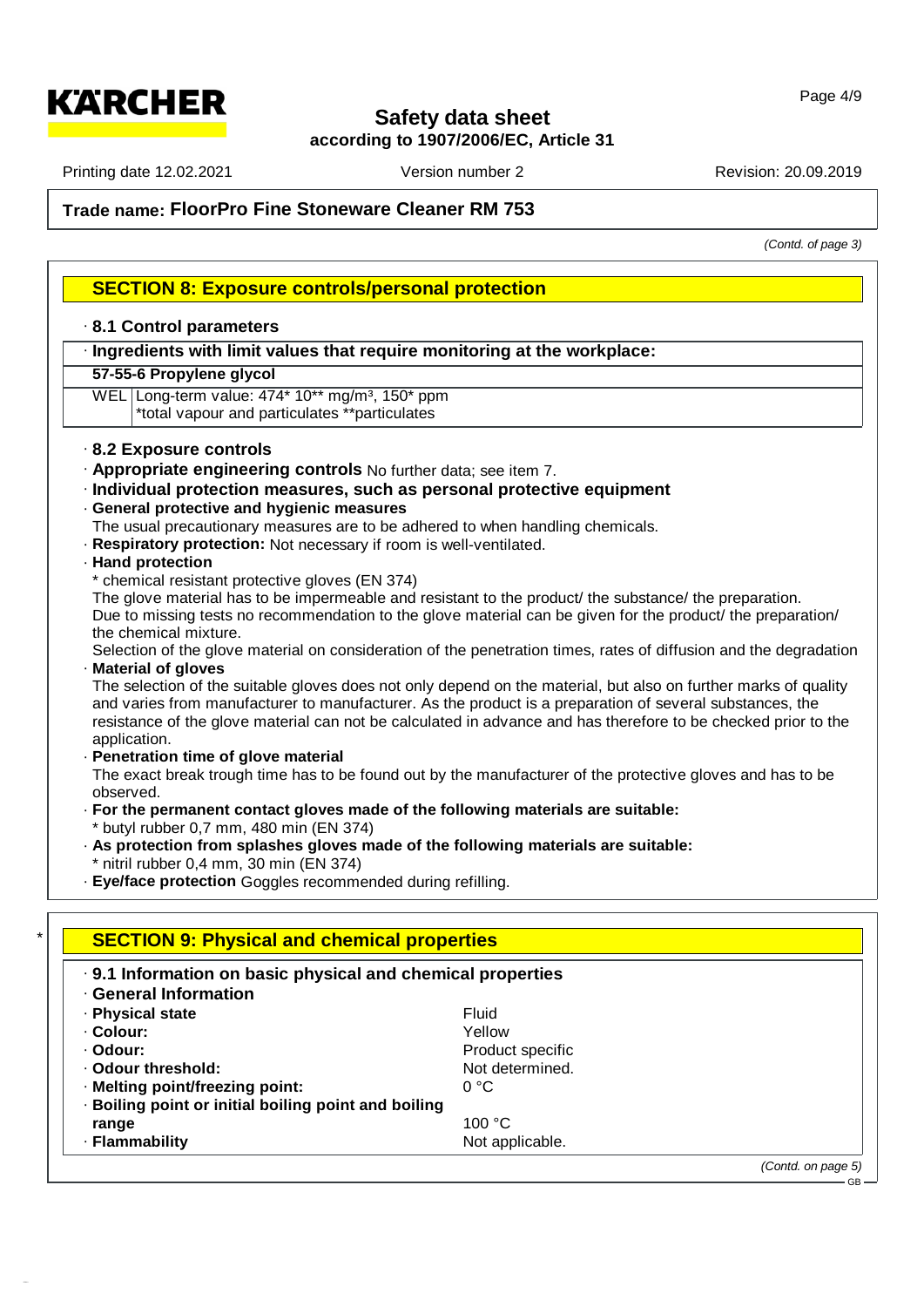

# **Safety data sheet according to 1907/2006/EC, Article 31**

GB

Printing date 12.02.2021 Version number 2 Revision: 20.09.2019

52.0.1.1

## **Trade name: FloorPro Fine Stoneware Cleaner RM 753**

|                                                     | (Contd. of page 4)                            |
|-----------------------------------------------------|-----------------------------------------------|
| . Lower and upper explosion limit                   |                                               |
| · Lower:                                            | Not determined.                               |
| · Upper:                                            | Not determined.                               |
| · Flash point:                                      | Not applicable                                |
| - Auto-ignition temperature:                        | Product is not selfigniting.                  |
| · Decomposition temperature:                        | Not determined.                               |
| $\cdot$ pH at 20 $\degree$ C                        | 10.5                                          |
| · pH-value 1 %:                                     | 8.7                                           |
| · Viscosity:                                        |                                               |
| · Kinematic viscosity                               | Not determined.                               |
| dynamic at 20 °C:                                   | 4 mPas                                        |
| · Solubility                                        |                                               |
| · Water:                                            |                                               |
|                                                     | Fully miscible<br>Not determined.             |
| · Partition coefficient n-octanol/water (log value) |                                               |
| · Vapour pressure at 20 °C:                         | 23 hPa                                        |
| Density and/or relative density                     |                                               |
| · Density at 20 °C:                                 | 1.133 $g/cm3$                                 |
| · Relative density                                  | Not determined.                               |
| · Vapour density                                    | Not determined.                               |
| . 9.2 Other information                             |                                               |
| · Appearance:                                       |                                               |
| $\cdot$ Form:                                       | Fluid                                         |
| · Important information on protection of health     |                                               |
| and environment, and on safety.                     |                                               |
| · Ignition temperature:                             | not applicable                                |
| · Explosive properties:                             | Product does not present an explosion hazard. |
| · Solvent content:                                  |                                               |
| Organic solvents:                                   | 6.0%                                          |
| $\cdot$ VOC (EC)                                    | 6.00%                                         |
| · Solids content:                                   |                                               |
|                                                     | 15.4 %                                        |
| Change in condition                                 |                                               |
| · Evaporation rate                                  | Not determined.                               |
| · Information with regard to physical hazard        |                                               |
| classes                                             |                                               |
| · Explosives                                        | Void                                          |
| · Flammable gases                                   | Void                                          |
| · Aerosols                                          | Void                                          |
| . Oxidising gases                                   | Void                                          |
| · Gases under pressure                              | Void                                          |
| · Flammable liquids                                 | Void                                          |
| · Flammable solids                                  | Void                                          |
| · Self-reactive substances and mixtures             | Void                                          |
| · Pyrophoric liquids                                | Void                                          |
| - Pyrophoric solids                                 | Void                                          |
| · Self-heating substances and mixtures              | Void                                          |
|                                                     |                                               |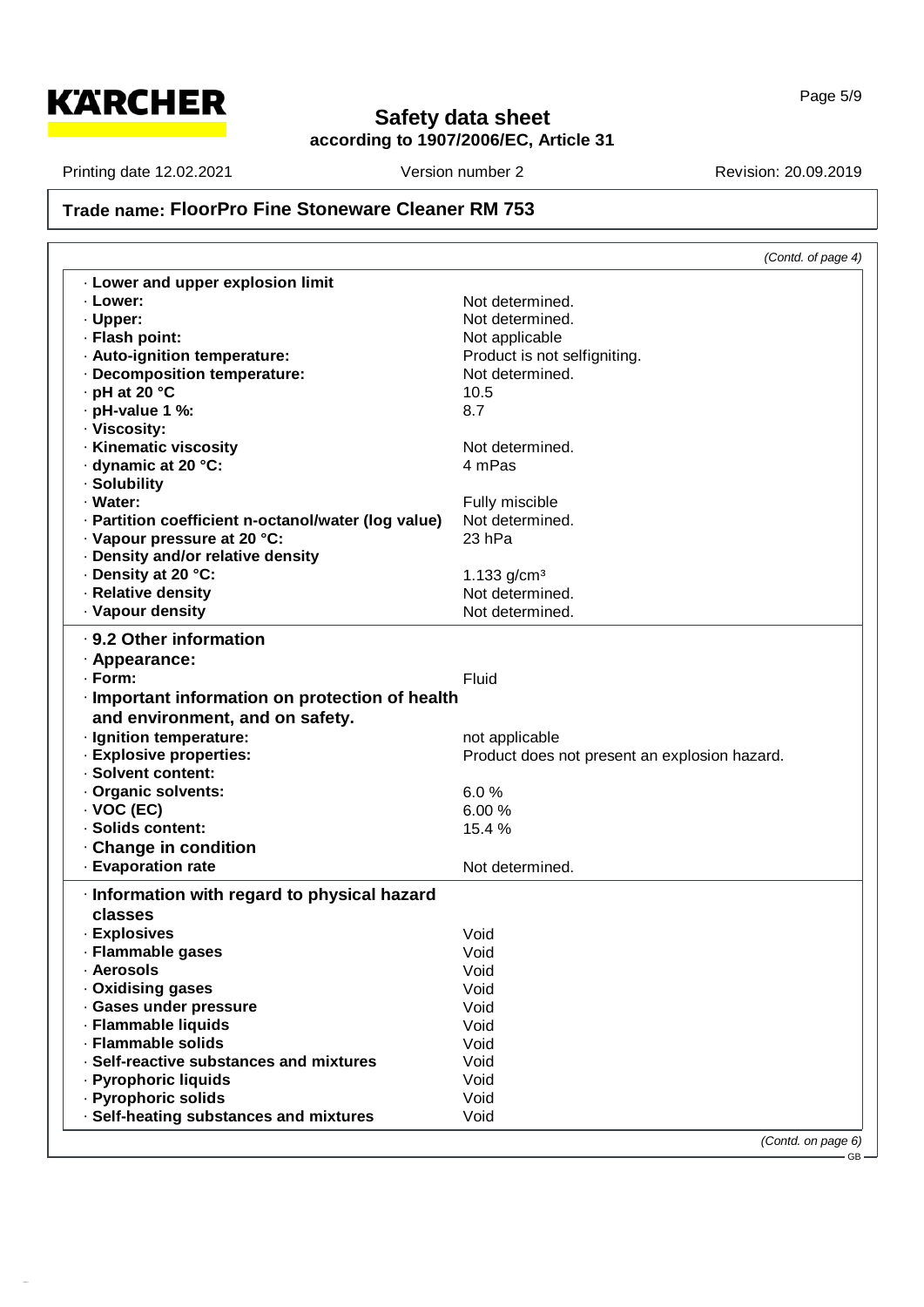

**according to 1907/2006/EC, Article 31**

Page 6/9

Printing date 12.02.2021 **Version number 2** Revision: 20.09.2019 Revision: 20.09.2019

## **Trade name: FloorPro Fine Stoneware Cleaner RM 753**

|                                                 |      | (Contd. of page 5) |
|-------------------------------------------------|------|--------------------|
| · Substances and mixtures, which emit flammable |      |                    |
| gases in contact with water                     | Void |                    |
| <b>Oxidising liquids</b>                        | Void |                    |
| . Oxidising solids                              | Void |                    |
| Organic peroxides                               | Void |                    |
| Corrosive to metals                             | Void |                    |
| · Desensitised explosives                       | Void |                    |

## **SECTION 10: Stability and reactivity**

· **10.1 Reactivity** corresponds to 10.3

- · **10.2 Chemical stability**
- · **Thermal decomposition / conditions to be avoided:** No decomposition if used according to specifications.
- · **10.3 Possibility of hazardous reactions** No dangerous reactions known
- · **10.4 Conditions to avoid** No further relevant information available.
- · **10.5 Incompatible materials:** No further relevant information available.
- · **10.6 Hazardous decomposition products:** No dangerous decomposition products known

## \* **SECTION 11: Toxicological information**

- · **11.1 Information on hazard classes as defined in Regulation (EC) No 1272/2008**
- · **Acute toxicity** Based on available data, the classification criteria are not met.

## · **LD/LC50 values relevant for classification:**

**57-55-6 Propylene glycol**

52.0.1.1

Oral LD50 22,000 mg/kg (Rat)

· **Skin corrosion/irritation** Based on available data, the classification criteria are not met.

- · **Serious eye damage/irritation** Based on available data, the classification criteria are not met.
- · **Respiratory or skin sensitisation** Based on available data, the classification criteria are not met.
- · **Germ cellmutagenicity** Based on available data, the classification criteria are not met.
- · **Carcinogenicity** Based on available data, the classification criteria are not met.
- · **Reproductive toxicity** Based on available data, the classification criteria are not met.
- · **STOT-single exposure** Based on available data, the classification criteria are not met.
- · **STOT-repeated exposure** Based on available data, the classification criteria are not met.
- · **Aspiration hazard** Based on available data, the classification criteria are not met.

*(Contd. on page 7)*

GB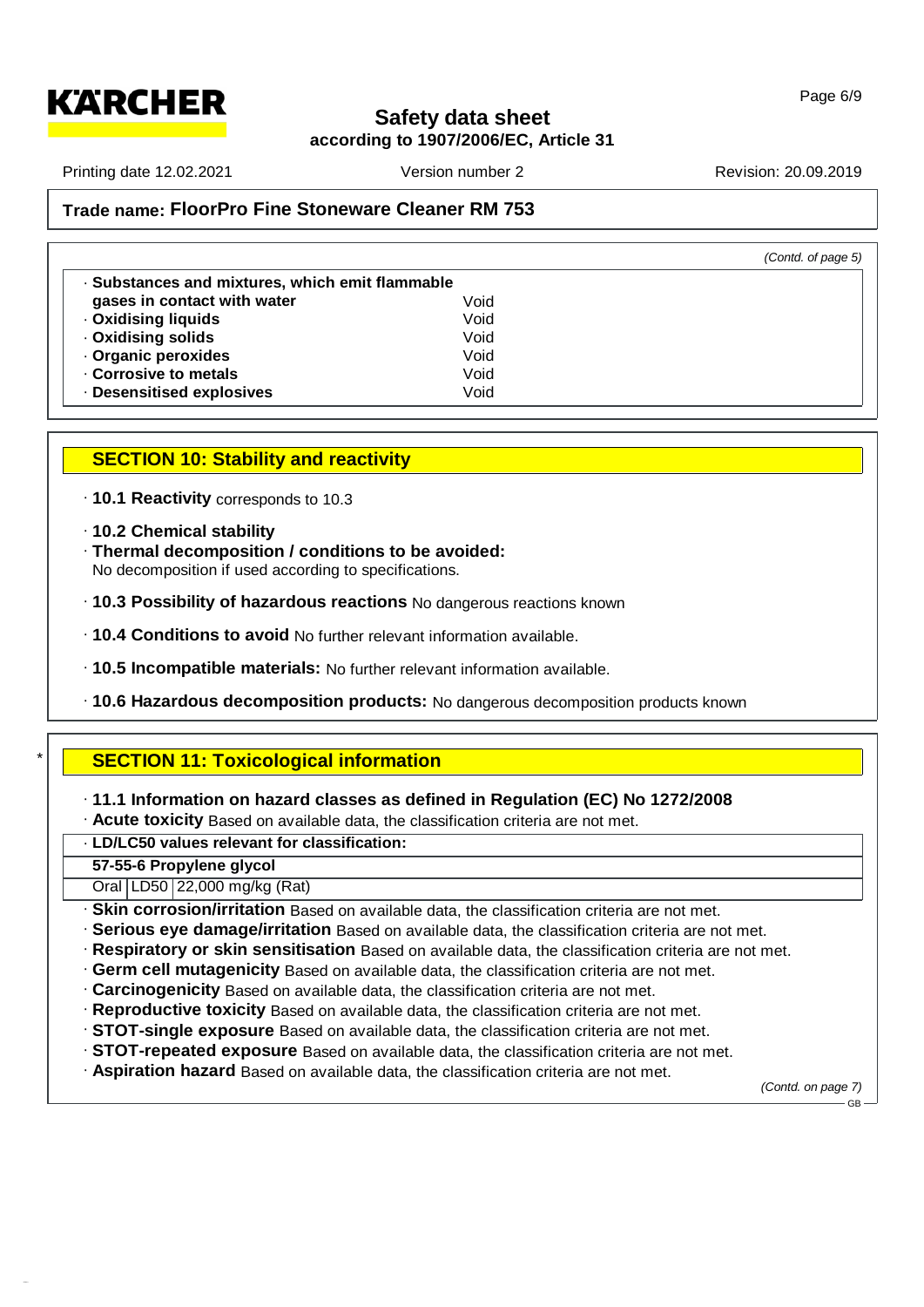## **according to 1907/2006/EC, Article 31**

Printing date 12.02.2021 **Version number 2** Revision: 20.09.2019 Revision: 20.09.2019

**KARCHER** 

*(Contd. of page 6)*

## **Trade name: FloorPro Fine Stoneware Cleaner RM 753**

#### · **11.2 Information on other hazards**

#### · **Endocrine disrupting properties**

None of the ingredients is listed.

## **SECTION 12: Ecological information**

#### · **12.1 Toxicity**

- · **Aquatic toxicity:** No further relevant information available.
- · **12.2 Persistence and degradability** No further relevant information available.
- · **Other information:** The product is biodegradable.
- · **Behaviour in environmental systems:** No further relevant information available.
- · **12.3 Bioaccumulative potential** No further relevant information available.
- · **12.4 Mobility in soil** No further relevant information available.

#### · **12.5 Results of PBT and vPvB assessment**

- · **PBT:** Not applicable.
- · **vPvB:** Not applicable.
- · **12.6 Endocrine disrupting properties** For information on endocrine disrupting properties see section 11.
- · **12.7 Other adverse effects**
- · **Additional ecological information:**
- · **COD-value:** 334000 mg/l
- · **General notes:**

The product does not contain organic complexing agents.

The product does not contain organically bounded halogens (AOX-free).

Do not allow undiluted product or large quantities of it to reach ground water, water course or sewage system.

## **SECTION 13: Disposal considerations**

#### · **13.1 Waste treatment methods**

#### · **Recommendation**

52.0.1.1

Hand over to hazardous waste disposers.

Small amounts may be diluted with plenty of water and washed away. Dispose of bigger amounts in accordance with Local Authority requirements.

#### · **European waste catalogue**

20 01 30 detergents other than those mentioned in 20 01 29

*(Contd. on page 8)*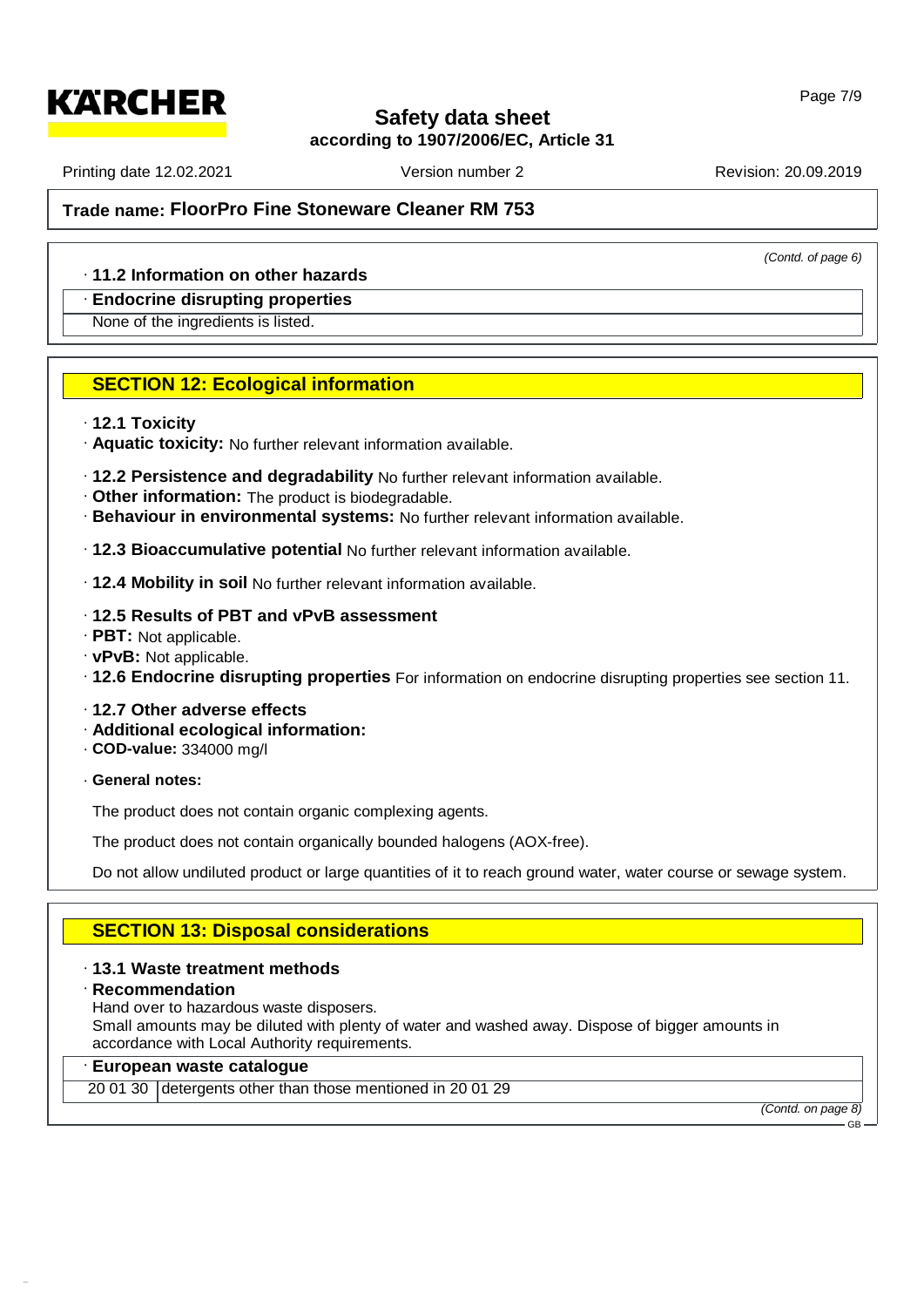**according to 1907/2006/EC, Article 31**

Printing date 12.02.2021 **Version number 2** Revision: 20.09.2019 Revision: 20.09.2019

**KARCHER** 

**Trade name: FloorPro Fine Stoneware Cleaner RM 753**

*(Contd. of page 7)*

## · **Uncleaned packaging:**

· **Recommendation:**

Empty contaminated packagings thoroughly. They may be recycled after thorough and proper cleaning. Non contaminated packagings may be recycled.

· **Recommended cleansing agents:** Water, if necessary together with cleaning agents.

| <b>SECTION 14: Transport information</b>                                                  |                                                      |
|-------------------------------------------------------------------------------------------|------------------------------------------------------|
| 14.1 UN number or ID number<br>· ADR, ADN, IMDG, IATA                                     | Void                                                 |
| 14.2 UN proper shipping name<br>· ADR, ADN, IMDG, IATA                                    | Void                                                 |
| · 14.3 Transport hazard class(es)                                                         |                                                      |
| · ADR, ADN, IMDG, IATA<br>. Class                                                         | Void                                                 |
| ⋅ 14.4 Packing group<br>· ADR, IMDG, IATA                                                 | Void                                                 |
| 14.5 Environmental hazards:<br>· Marine pollutant:                                        | <b>No</b>                                            |
| 14.6 Special precautions for user                                                         | Not applicable.                                      |
| 14.7 Maritime transport in bulk according to<br><b>IMO instruments</b><br>Not applicable. |                                                      |
| · Transport/Additional information:                                                       | Not dangerous according to the above specifications. |
| · UN "Model Regulation":                                                                  | Void                                                 |

## **SECTION 15: Regulatory information**

· **15.1 Safety, health and environmental regulations/legislation specific for the substance or mixture**

· **Directive 2012/18/EU**

52.0.1.1

· **Named dangerous substances - ANNEX I** None of the ingredients is listed.

· **15.2 Chemical safety assessment:** A Chemical Safety Assessment has not been carried out.

#### **SECTION 16: Other information**

This information is based on our present knowledge. However, this shall not constitute a guarantee for any specific product features and shall not establish a legally valid contractual relationship.

GB